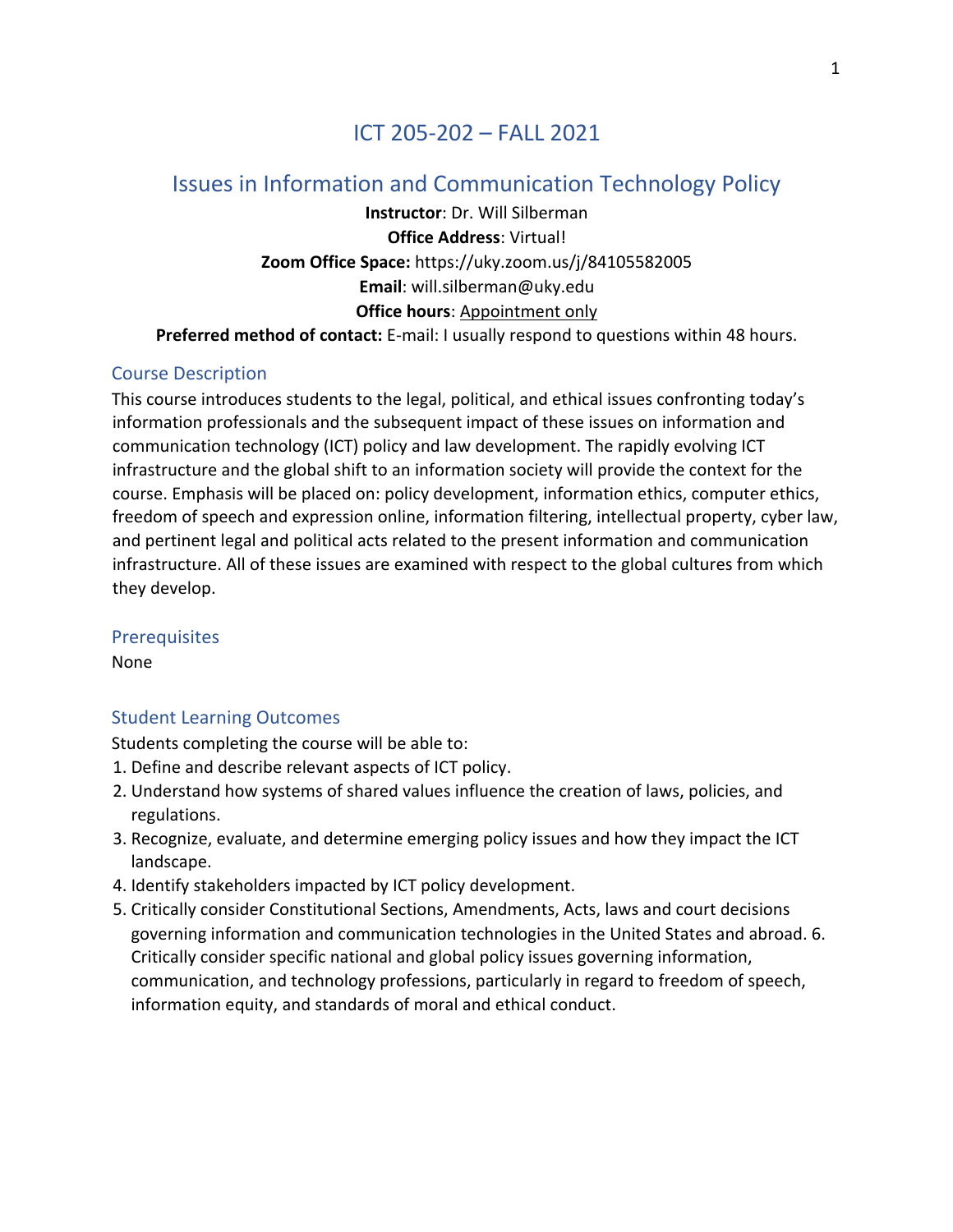### Course Objectives

- 1. To examine the ways in which culture influences the creation and maintenance of law, policy, and regulation
- 2. To examine the implications of current issues and trends in the global ICT infrastructure on policy development and maintenance.
- 3. To evaluate the methodologies and tools for the development of contemporary ICT law and policy.
- 4. To analyze key issues in ICT policy related to government and private sector information, intellectual property, censorship, information equity, and information security.
- 5. To discuss the ethical aspects of ICT policy and law in global civil society.

### Required Materials

**There is no required text for this class**. All class readings will be made available online on Canvas.

## SUMMARY DESCRIPTION OF ACTIVITIES AND ASSIGNMENTS

### Class Participation

This course is conducted online through Canvas. No onsite meetings are required. This course applies reading and discussion-based learning approaches, as well as investigative learning approaches, to information policy. The readings, activities, and discussions presented in the modules provide opportunities to apply abstract theories and concepts to real-world information policy challenges. Each week you will be asked to reflect on the course readings/resources for that week through online activities. I will provide clear expectations for each weekly activity on Canvas. Please plan to reflect using course materials, your own experiences, and applicable outside resources when completing activities. Activities will vary in nature and may include Canvas discussions, Canvas surveys, Google Drive activities/collaborations, and other instructional technologies.

### *Classroom Behavior Policies*

To help facilitate a positive and productive learning atmosphere for everyone in class, I encourage you to participate in classroom discussions. There may be situations in the class where you disagree about the kinds of policies that should exist. Constructive discussion about the merits of different approaches is an important part of the policy making process. Remember, however, to ensure you are always respectful of your peers as you contribute.

### News Briefs

Students will be required to complete two (2) more extensive assignments based on news coverage of different ICT policy issue. More instructions regarding these assignments will be provided in Canvas prior to the submission deadlines.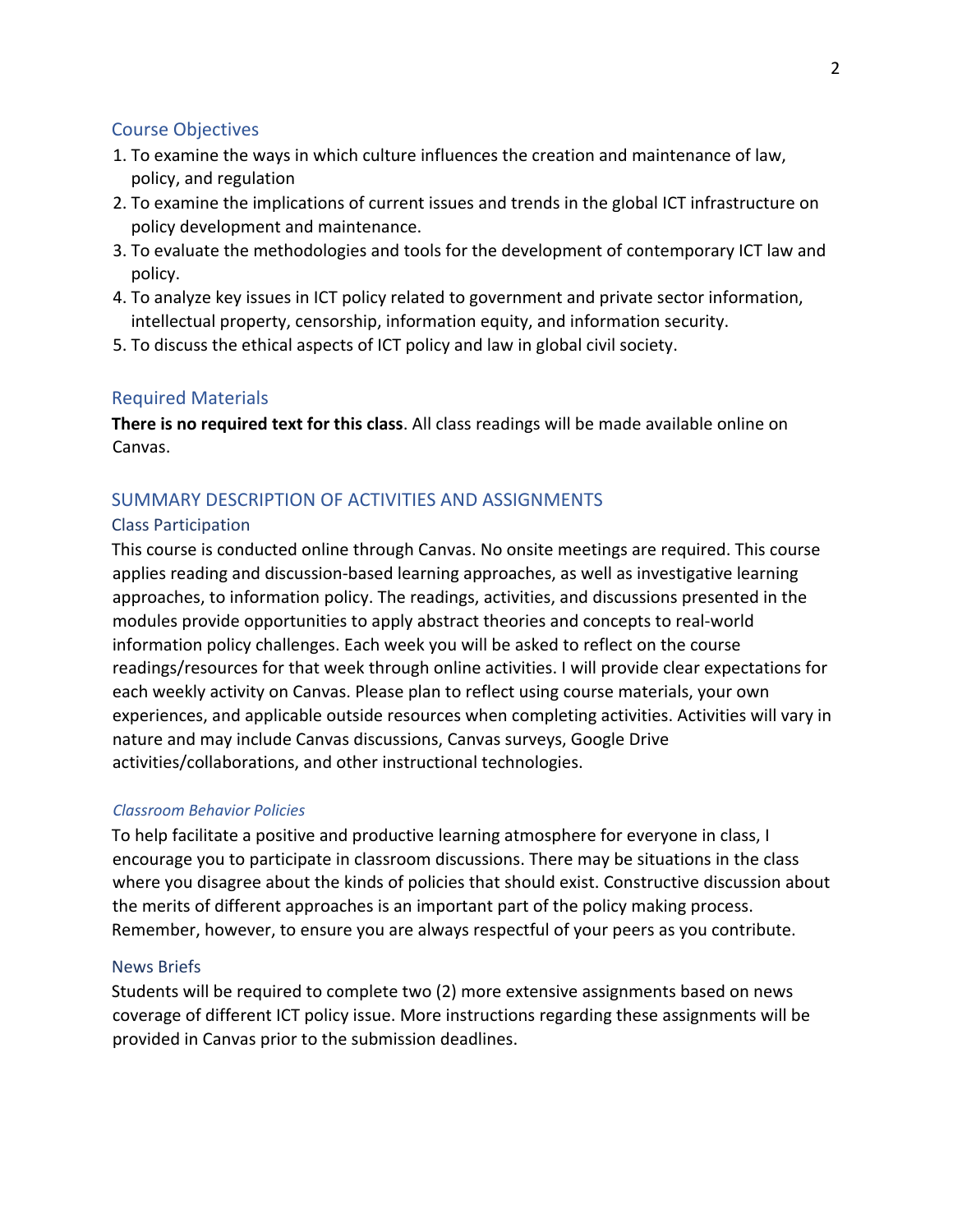#### Written Assignment Guidelines

Written assignments are to be submitted as a Word, Google Doc, or PDF format if not submitted as a text entry. Papers are to be double-spaced using a 12-point kerned font such as Times New Roman with 1 to 1.25 inch margins. *You may not resubmit work that has already been used in fulfillment of the requirement of this or any other course.* Rules of academic conduct require that you not use the work of others without clearly indicating it as such. **Academic misconduct may result in a lowered grade, no credit for a given assignment, or removal from the course.** 

It is expected students will both consult and appropriately cite the academic and primary source literature where needed. It is imperative that students employ a variety of scholarly and primary sources on which to build their arguments. As such, you should search bibliographies in the material we are reading, use library databases, and conduct library searches to identify material on their chosen topic. Please rely on a commonly used style manual for your submissions (e.g. APA, MLA or Chicago). These are available in the Library or may be purchased through online book vendors. If you are uncertain about how to cite electronic sources, consult one of the many electronic guides to citing electronic sources available on the net. Minimal reference content includes: author (if known), date (if given), title, URL, and date accessed.

#### Weekly Quizzes

There will be weekly comprehension quizzes. These are worth a total of 20% of your final grade. More details about the quizzes will be made available on Canvas.

#### Final Exam

The final exam is 15% of your final grade. More details about the final will be made available in class.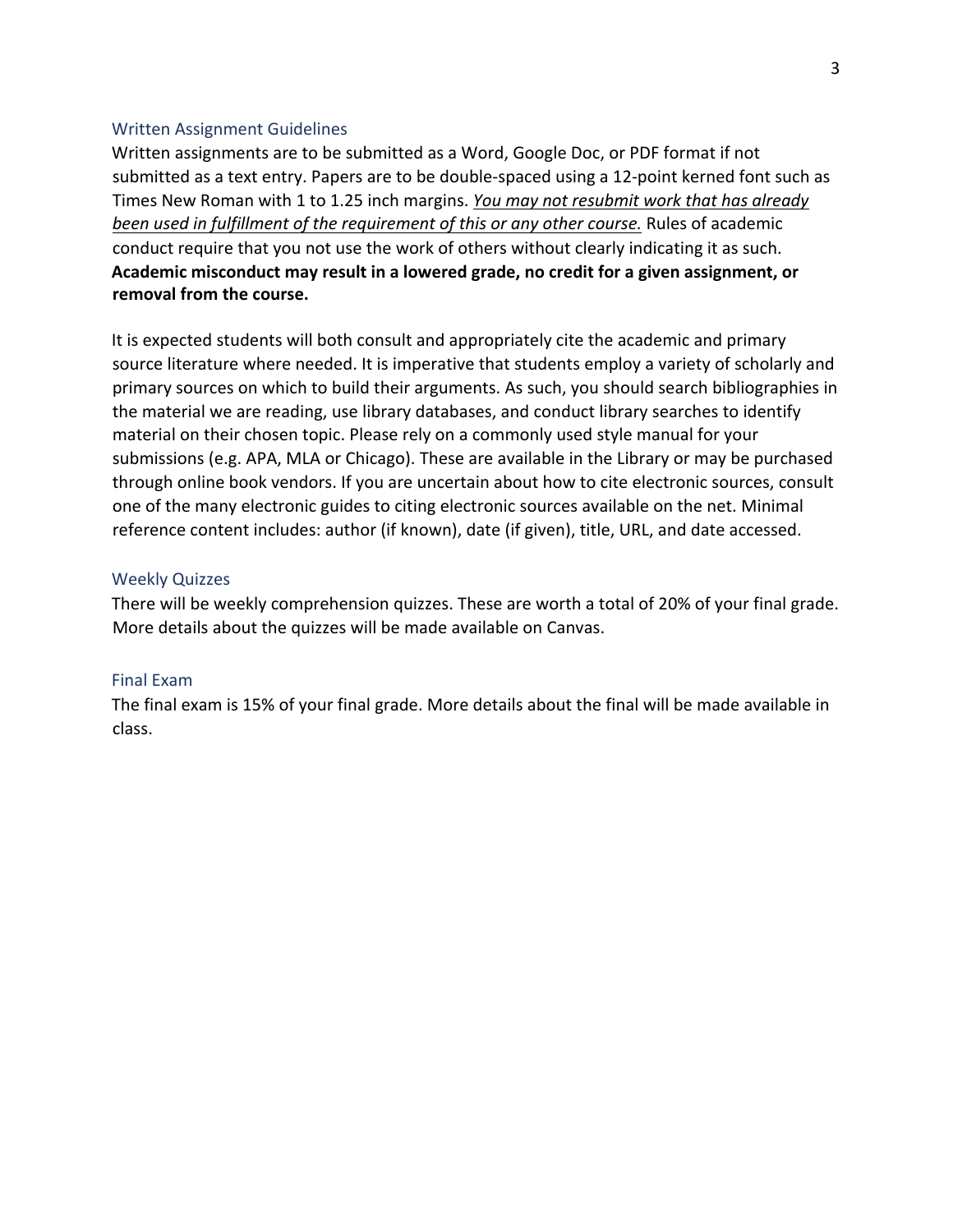### Course Grading

Course Activities and Assignments: **1000 pts**

- Class Participation 35% (details can be found in Canvas) (350pts; 14 @ 25pts each)
- News Briefs 30% (2 @ 15% each) (300 pts; 150pts each)
- Weekly Quizzes 20% (200 pts)
- Final Exam 15% (150 pts)

\*\*\*Your instructor (Will!) will enter final grades. Percentage cutoffs for the final grades are listed below. The class will not be curved, but I reserve the right to adjust this scale in the students' favor. **Do not ask me to round**.

Grading Scale

 $90\% - 100\% = A$  $80\% - 89\% = B$  $70% - 79% = C$  $60\% - 69\% = D$ Below  $60\% = E$ 

### Mid-term Grade

Mid-term grades will be posted in myUK by the deadline established in the Academic Calendar (http://www.uky.edu/registrar/calendar).

### Submission of Assignments

Assignments are to be submitted online on Canvas. I will accept **unexcused** late work within 48 hours of the deadline for a small penalty. If you submit a piece of coursework after the deadline but within 24 hours of the deadline, your grade will be reduced by 10 percent. If you submit a piece of course work more than 24 hours after the deadline, but less than 48 hours, your grade will be reduced by 20 percent. **Assignments submitted 48 hours after the deadline will receive a score of zero.**

This course adheres to the excused absence and make-up work policies set forth by the University of Kentucky (see pg. 9 of this syllabus). The TL;DR of this policy is as follows: Should you have an absence that UK classifies as an "excused absence," you **must** reach out to me within one week of that absence. Then, I will request you to **forward** me documentation verifying that absence. Finally, you will have a **timed extension** to submit the assignment or assignments that were due **for no penalty**. Failure to submit within that timed extension will result in a score of zero.

### **COURSEWORK MUST BE SUBMITTED THROUGH CANVAS (unless otherwise noted).**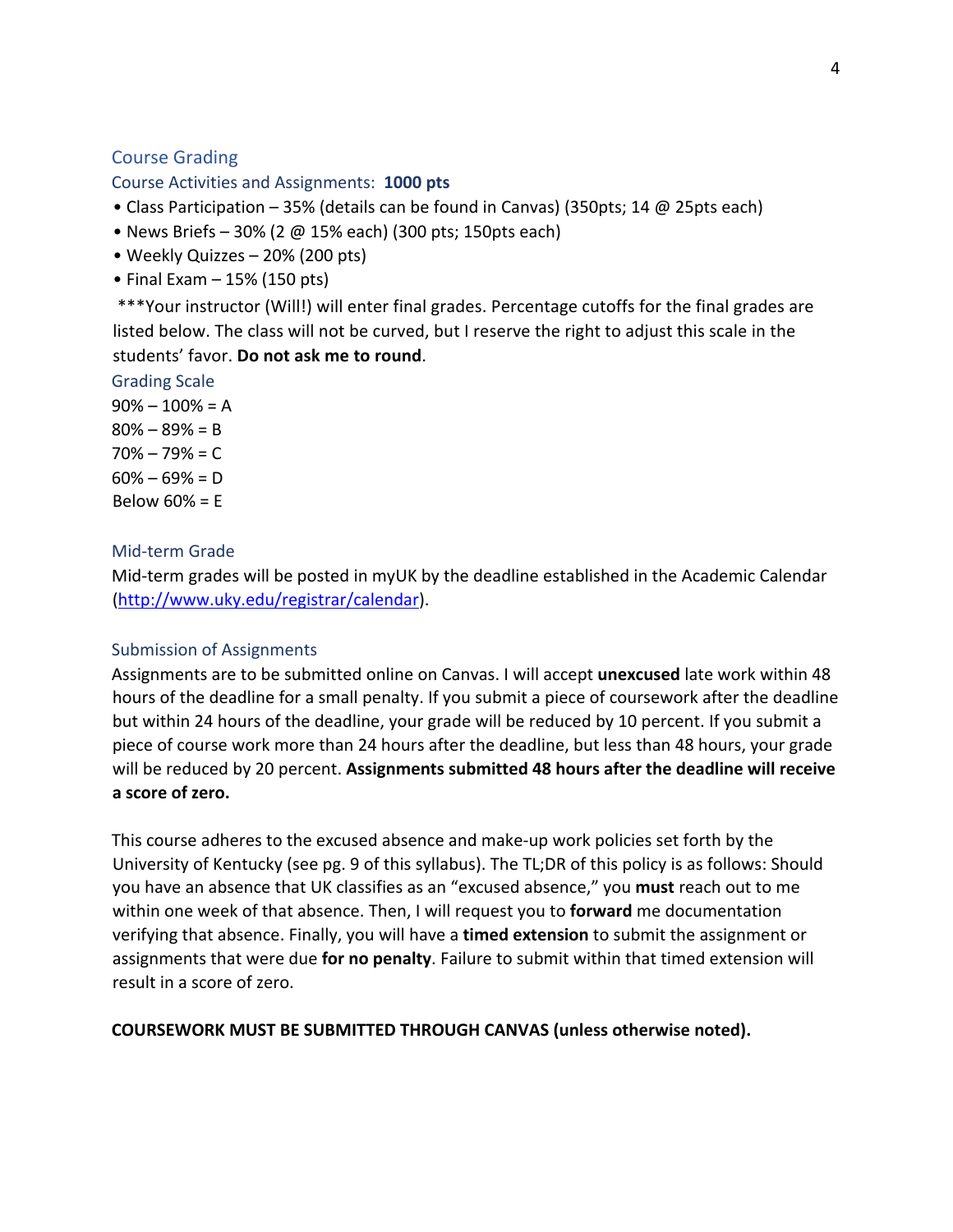#### Discussing Grades

Students who have grade or exam concerns must request an appointment with the instructor. Questions related to individual grades should not be posed through Canvas.

**Students who wish to discuss grades or scores earned have one week from the date grades are posted to do so**. Grades will not be addressed after this time period has expired. Students need to contact the professor for an appointment to discuss the issue. Students must provide a written explanation of their dispute when requesting the appointment. If the matter is unresolved after meeting with the instructor, students need to contact the director of School of Information Science. Students that do not fulfill these requirements will not be addressed and the original grades will be final.

#### IMPORTANT NOTES

- 1. Be sure to complete readings prior to the completing weekly quizzes and participation activities.
- 2. You are responsible for all information, announcements, and changes addressed in classes and/or Canvas.
- 3. The instructor reserves the right to alter the syllabus during the semester, if necessary.

### PARTICIPATION POLICY

This class is a community whose success depends on *everyone's* participation. It is vital, particularly for an online class, for you to participate in order to be successful. In the event that you are unable to submit an assignment due to an emergency, you will be asked to provide official written documentation for excused absences in order for your absence to be excused and receive a makeup assignment. For any emergency situation that arises, email your instructor as soon as you know about the situation when possible. Students are generally given one week to complete makeup assignments due to an excused absence upon their return without penalty.

If you know ahead of time that you will be unable to participate in the weekly requirements, please discuss this with your instructor and arrange to turn in any assignments or approved alternative assignments ahead of time. Excuses for university-sponsored activities must be made prior to such absences.

### Excused Absences

Students need to notify the professor of absences prior to class when possible. *Senate Rules 5.2.4.2* defines the following as acceptable reasons for excused absences: (a) serious illness, (b) illness or death of family member, (c) University-related trips, (d) major religious holidays, and (e) other circumstances found to fit "reasonable cause for nonattendance" by the professor. Students anticipating an absence for a major religious holiday are responsible for notifying the instructor in writing of anticipated absences due to their observance of such holidays no later than the last day in the semester to add a class. Two weeks prior to the absence is reasonable,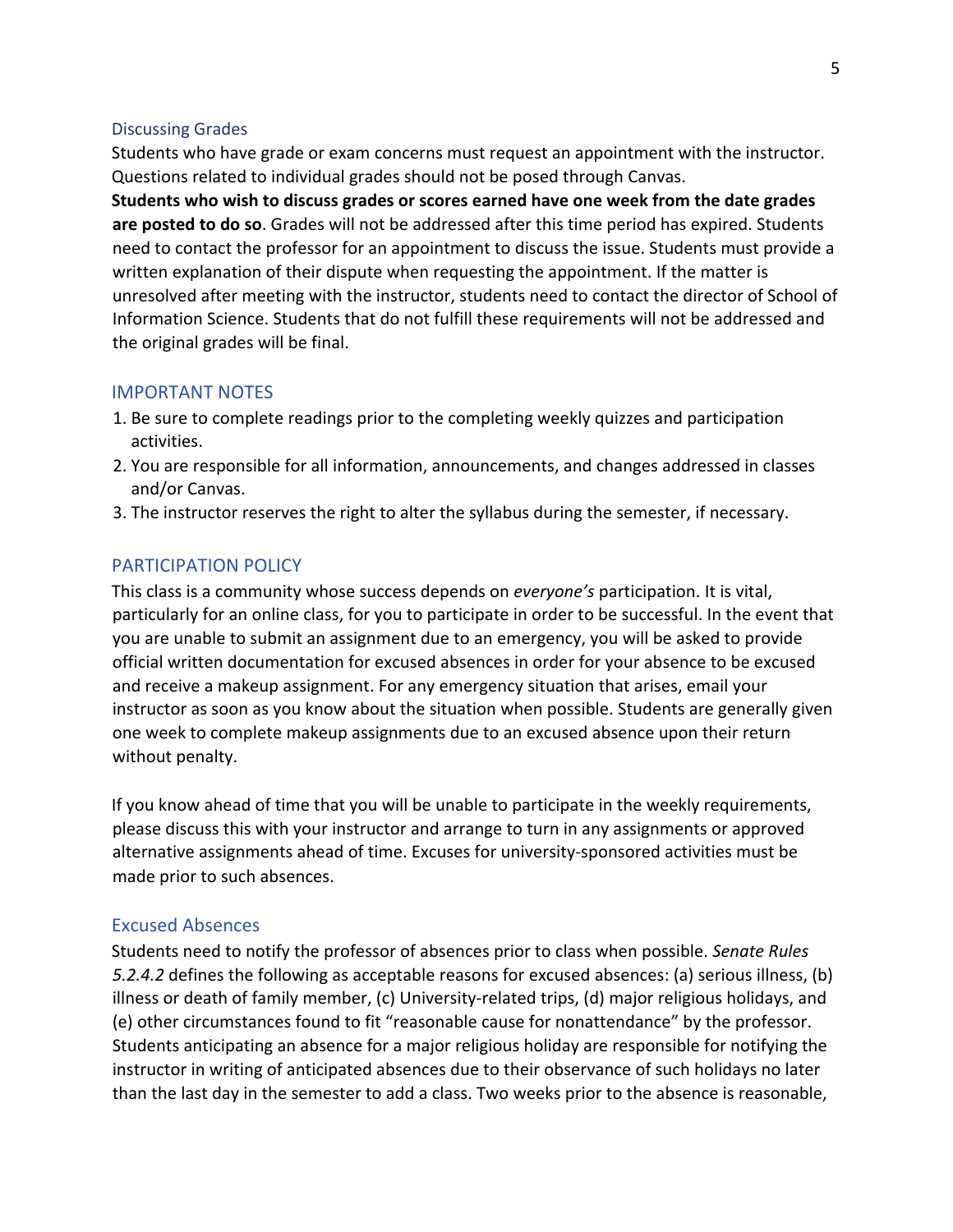but should not be given any later. Information regarding major religious holidays may be obtained through the Ombud (859-257-3737,

http://www.uky.edu/Ombud/ForStudents\_ExcusedAbsences.php. Students are strongly encouraged to withdraw from the class if more than 20% of the scheduled classes for the semester are missed per university policy. Please reference the definition of excused absences in the current edition of *Student Rights and Responsibilities* or

on the web at

https://www.uky.edu/universitysenate/acadpolicy

### ACADEMIC INTEGRITY, ACADEMIC OFFENSES, AND PLAGIARISM/CHEATING

As of Fall 2021, the full rules for academic integrity can be found here: https://www.uky.edu/universitysenate/ao

**Plagiarism**: Per University policy, students shall not plagiarize, cheat, or falsify or misuse academic records. The minimum penalty for a first offense is a zero on the assignment on which the offense occurred. If the offense is considered severe or the student has other academic offenses on their record, more serious penalties, up to suspension from the University may be imposed. A plea of ignorance is not acceptable as a defense against the charge of academic dishonesty.

Senate Rule 6.3.1 states that all academic work, written or otherwise, submitted by students to their instructors or other academic supervisors, is expected to be the result of their own thought, research, or self-expression. In cases where students feel unsure about a question of plagiarism involving their work, they are obliged to consult their instructors on the matter before submission.

When students submit work purporting to be their own, but which in any way borrows ideas, organization, wording, or content from another source without appropriate acknowledgment of the fact, the students are guilty of plagiarism.

Plagiarism includes reproducing someone else's work (including, but not limited to a published article, a book, a website, computer code, or a paper from a friend) without clear attribution. Plagiarism also includes the practice of employing or allowing another person to alter or revise the work which a student submits as his/her own, whoever that other person may be, except under specific circumstances (e.g. Writing Center review, peer review) allowed by the Instructor of Record or that person's designee. Plagiarism may also include double submission, selfplagiarism, or unauthorized resubmission of one's own work, as defined by the instructor.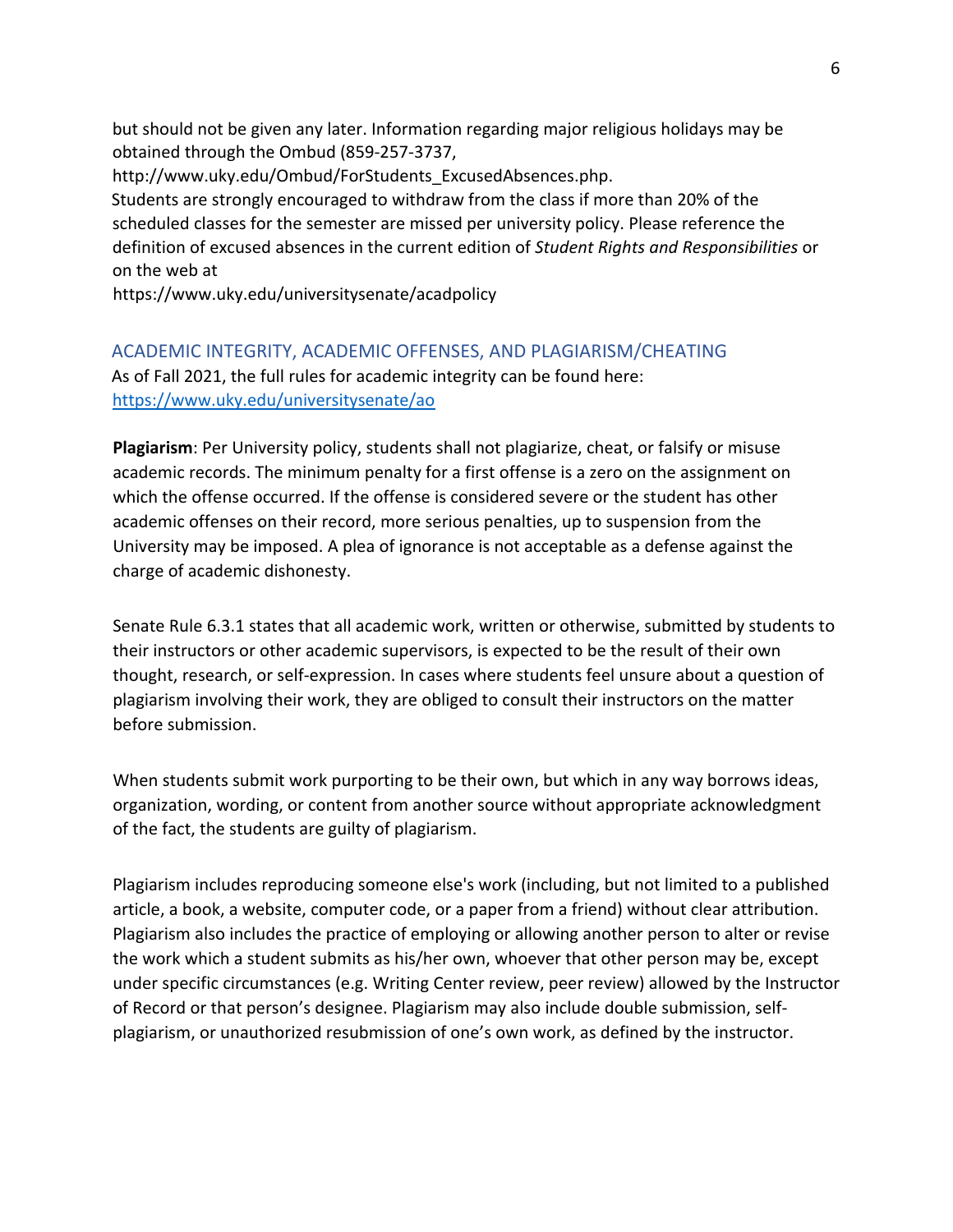Students may discuss assignments among themselves or with an instructor or tutor, except where prohibited by the Instructor of Record (e.g. individual take-home exams). However, the actual work must be done by the student, and the student alone, unless collaboration is allowed by the Instructor of Record (e.g. group projects).

When a student's assignment involves research in outside sources or information, the student must carefully acknowledge exactly what, where and how he/she has employed them. If the words of someone else are used, the student must put quotation marks around the passage in question and add an appropriate indication of its origin. Making simple changes while leaving the organization, content and phraseology intact is plagiaristic. However, nothing in these Rules shall apply to those ideas which are so generally and freely circulated as to be a part of the public domain.

Please note: Any assignment you turn in may be submitted to an electronic database to check for plagiarism.

**Cheating** is defined by its general usage. It includes, but is not limited to, the wrongfully giving, taking, or presenting any information or material by a student with the intent of aiding himself/herself or another on any academic work which is considered in any way in the determination of the final grade. The fact that a student could not have benefited from an action is not by itself proof that the action does not constitute cheating. Any question of definition shall be referred to the University Appeals Board.

### Accommodations due to disability

If you have a documented disability that requires academic accommodations, please see me as soon as possible during scheduled office hours. In order to receive accommodations in this course, you must provide me with a Letter of Accommodation from the Disability Resource Center (DRC). The DRC coordinates campus disability services available to students with disabilities. It is located on the corner of Rose Street and Huguelet Drive in the Multidisciplinary Science Building, Suite 407. You can reach them via phone at (859) 257-2754 and via email at drc@uky.edu. Their web address is

http://www.uky.edu/StudentAffairs/DisabilityResourceCenter/.

Policies concerning academic integrity, excused absences and academic accommodations due to disability are available online at:

https://ci.uky.edu/sis/sites/default/files/policies.pdf

### TECHNOLOGY REQUIREMENTS

1. Go to this site provided by Distance Learning to check the minimum hardware, software, and browser requirements: http://www.uky.edu/ukonline/technical-requirements-0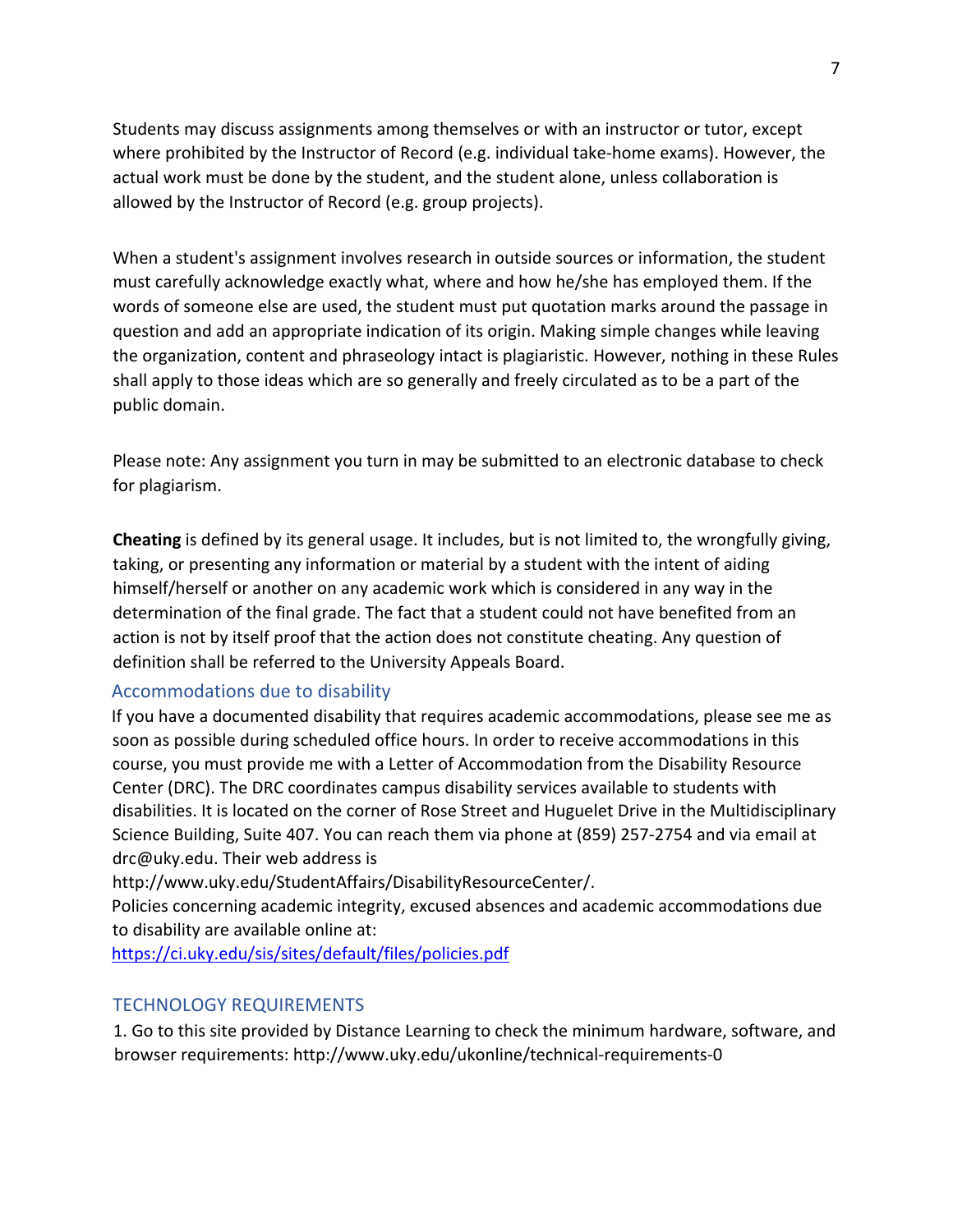2. Distance learning recommends having access to multiple browsers for quick troubleshooting.

3. You will need **Flash, Adobe Acrobat Reader, QuickTime movie player, and Java**. Go to http://www.uky.edu/ukonline/technical-requirements-0 for current links.

4. You will need **Microsoft Word** for all written work and **Microsoft PowerPoint** for all oral presentations. You can download this software through http://download.uky.edu

5. You will need access to the Zoom conferencing platform. Zoom's web-based conferencing uses video and audio and is accessible on MacOS, Windows, iOS and Android mobile devices. You will need both a webcam and microphone to participate in Zoom meetings for class. See link for Zoom information and technical support: https://uky.zoom.us/

6. You are responsible for checking your UK email account frequently and consistently (at least once per day) to remain current with university-and class-related information. Be sure that you carefully manage your email storage quota to ensure that your mailboxes are able to receive new messages. I will make every effort to respond to email messages within 24 hours during the week and within 48 hours during the weekend.

### TECHNOLOGY INFORMATION & RESOURCES

Distance learning students are expected to have a minimum level of technological acumen and the availability of technological resources. Students must have regular access a computer with a reliable Internet connection and audio capabilities. Internet Explorer 7 (IE) or Firefox 2.x are the recommended browsers for those using a Windows-based PC. Those using Firefox 3.x may encounter problems with assignment uploads. Those using an Apple computer with MAC OS X (10.5.x) may use Firefox 3.x or Safari 3.x.

Please be certain that your computer and/or browser allow you to view Adobe Reader documents (.pdf). Microsoft Office and other software products are free for students: http://download.uky.edu/.

Please make sure your @g.uky.edu account is activated since some activities will require the use of Google. To activate your @g.uky.edu account visit this site to learn more: https://www.uky.edu/celt/instructional-resources/teaching-technology/google-apps.

For technology problems please contact UK ITS. **Information Technology Customer Service Center (UKIT)**  http://www.uky.edu/UKIT/; 859-218-4357

Library Services & Distance Learning Services http://www.uky.edu/Libraries/DLLS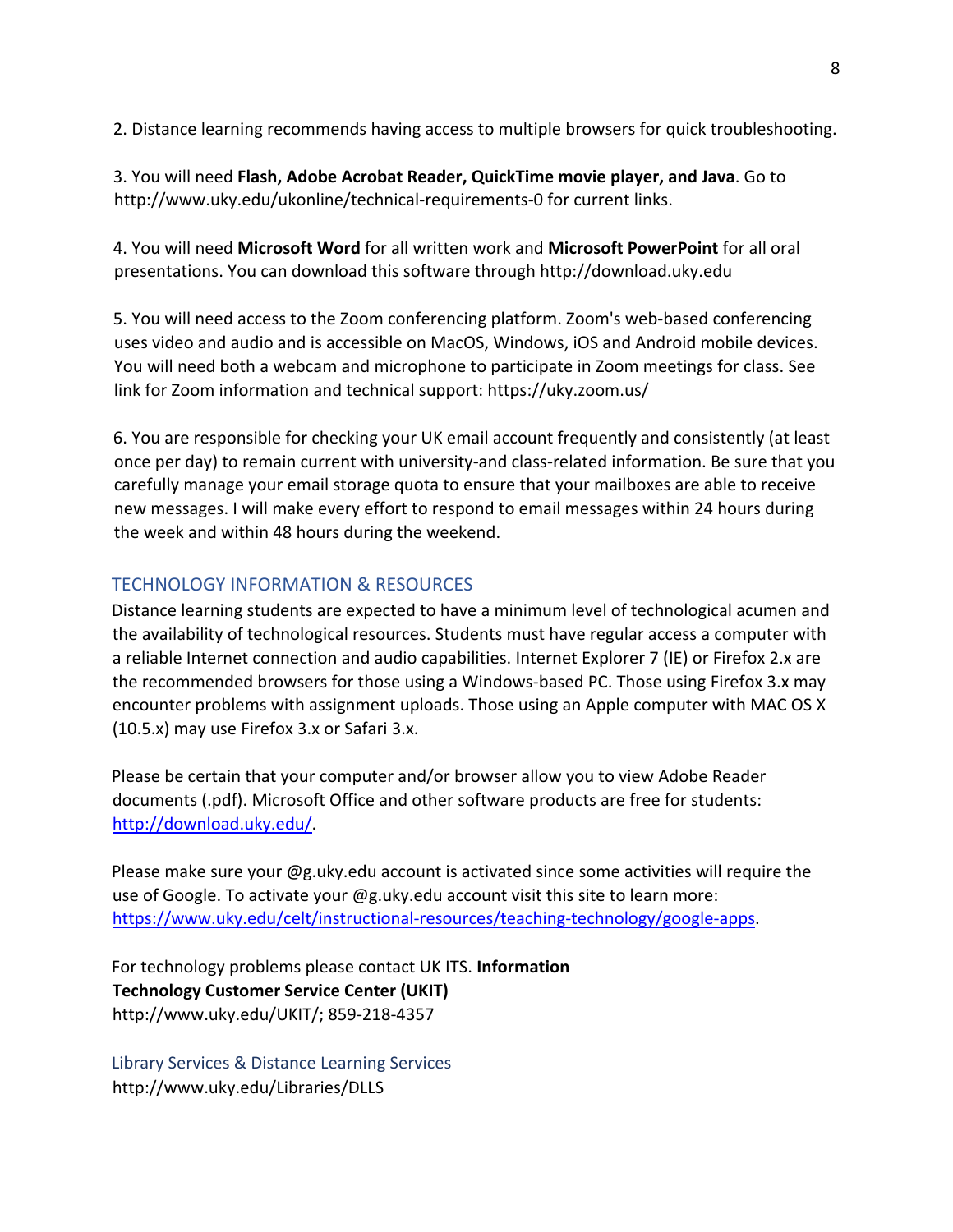- Carla Cantagallo, DL Librarian
- Local phone number: (859) 257 0500, ext. 2171; long-distance phone #: (800) 828-0439 (option #6)
- Email: dllservice@email.uky.edu
	- DL Interlibrary Loan Service:

http://www.uky.edu/Libraries/libpage.php?lweb\_id=253&llib\_id=16 For more resources about online classes and student resources, visit http://www.uky.edu/ukonline/

The School of Information Science has a page with a comprehensive list of technology resources here: http://ci.uky.edu/sis/students/techtips

#### Military Members and Veterans

We recognize the complexities of being a member of the military community and also a student. If you are a member of the military or a military veteran or dependent, please inform your instructor if you are in need of special accommodations. Drill schedules, calls to active duty, mandatory training exercises, complications with GI Bill disbursement, and other unforeseen military and veteran related developments can complicate your academic life. If you are aware of a complication, we will work with you and put you in contact with university staff members who are trained to assist you. Please contact the Coordinator of the University of Kentucky Veterans Resource Center at (859) 257-1148 for additional assistance. Visit http://www.uky.edu/veterans for more available resources.

#### Diversity, Equity, and Inclusion

This course will strictly adhere to the University of Kentucky's commitment to diversity, equity, and inclusion (DEI) initiative. This initiative can be found at the following URL: https://www.uky.edu/universitysenate/syllabus-dei

#### Excused Absences, Prep Week, Accommodations, and Title IX

This course will strictly adhere to the University of Kentucky's academic policies covering absences, make-up work, Prep Week, accommodations, and Title IX. These policies can be found at the following URL: https://www.uky.edu/universitysenate/acadpolicy

#### Additional Resources for Students

The University of Kentucky provides a myriad of resources available to its students. For more information about these resources, visit the following URL: https://www.uky.edu/universitysenate/student-resources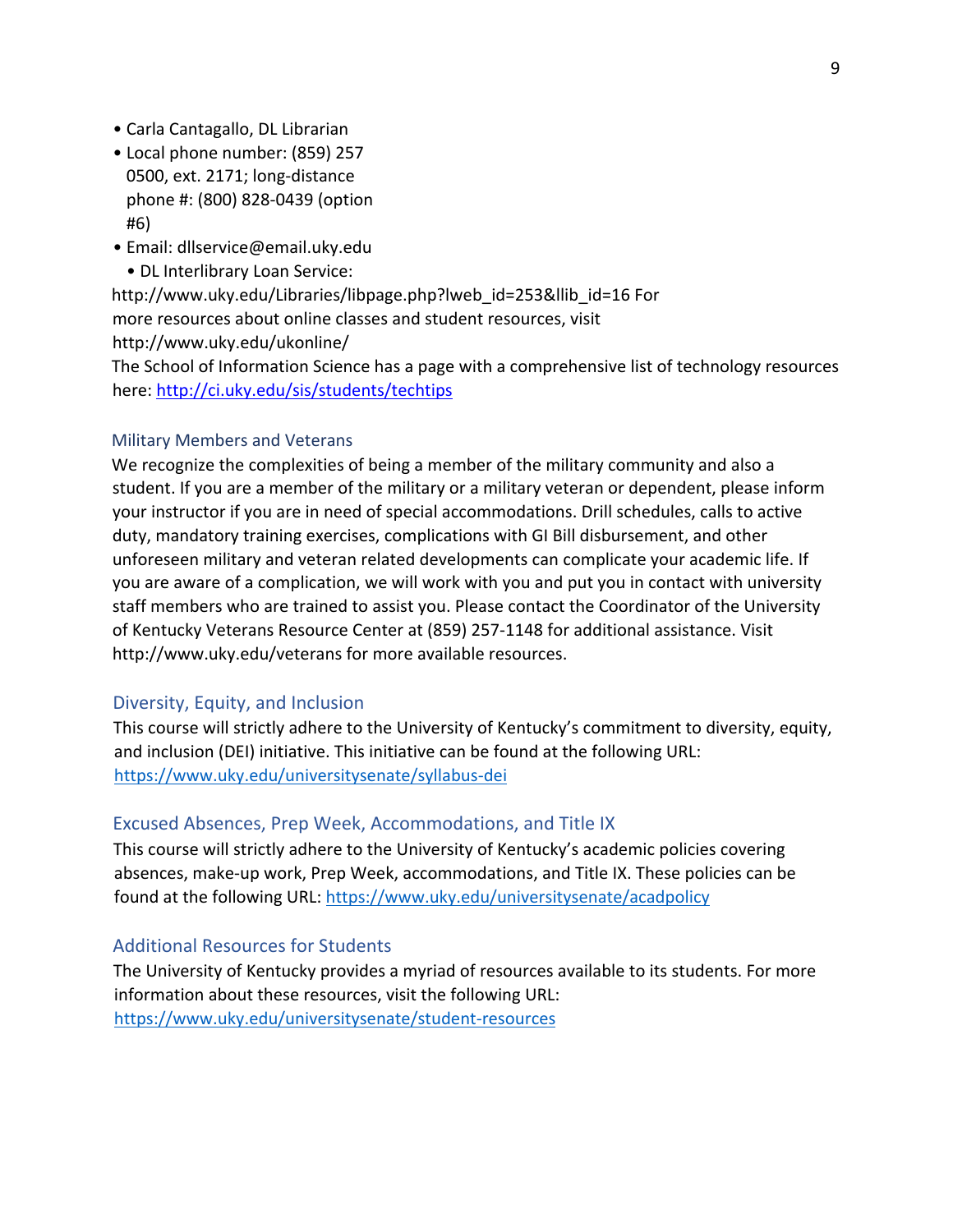### COURSE POLICIES, UNIVERSITY POLICIES, AND RESOURCES

### General Expectations

It is my expectation that you will:

**1. Keep up to date** with the course by reading the syllabus, checking Canvas *at least* once per week, and watching the videos I upload to Canvas.

**2. Be prepared** for class by reading all assigned material BEFORE watching the video in which I discuss that material.

**3. Pay attention** to instructions when turning in assignments. Failure to understand instructions is never a valid excuse for missing an assignment.

**4. Communicate early and often** with me when emergencies or unexpected circumstances arise (i.e. email with an explanation and strategy for getting caught up in the class). The more informed we are, the more understanding we'll be.

#### Canvas

We will be using Canvas in this course throughout the semester. Please check it frequently as I often post updates and announcements on Canvas. All syllabus updates, lecture notes, assignment updates/information, study guides for the exams, discussions, and course announcements will be posted in Canvas. This course should show up in your Canvas shell. If you do not have a Canvas account or are having problems accessing your account, please call or visit the UK help desk online (http://www.uky.edu/ukat/help).

### Zoom & Office Hours

I use **Zoom** for Office Hours. If you are unsure about how to use Zoom, please call the help desk at 859-218-4357 or email them at helpdesk@uky.edu.

We all enjoy meeting with students via Zoom during office hours! Office hours provide an opportunity for you to have one-on-one time with me to discuss issues and questions that you may have regarding the course. **Please use Office Hours!** Furthermore, appointments and meetings are a privilege that should not be abused, please come prepared with materials and questions to ask prior to meeting with me.

Seeing as this is an asynchronous course, and everyone enrolled in this course assuredly has vastly different school, work, and life schedules, I am strictly adhering to an Office Hour policy where I make **myself** available to you all (within reason, of course). This means that there is no strict "weekly office hour" set aside for this course. **Instead, I am more than willing to work WITH your schedule and find a time and day for us to meet** via Zoom. That being said, if you have a question and would like to check in or meet with me during a virtual Office Hour type of setting, then please **please** email me so I can make time for you. I love making time for students, so please **reach out to me** sooner rather than later!

### Online Lectures

This course is classified as an **asynchronous online course,** meaning that we do not "meet" doing a regularly schedule time as you would in-person or in a hybrid instruction situation. **Instead,** I will post lectures for you all to watch/listen to at your leisure. These lectures should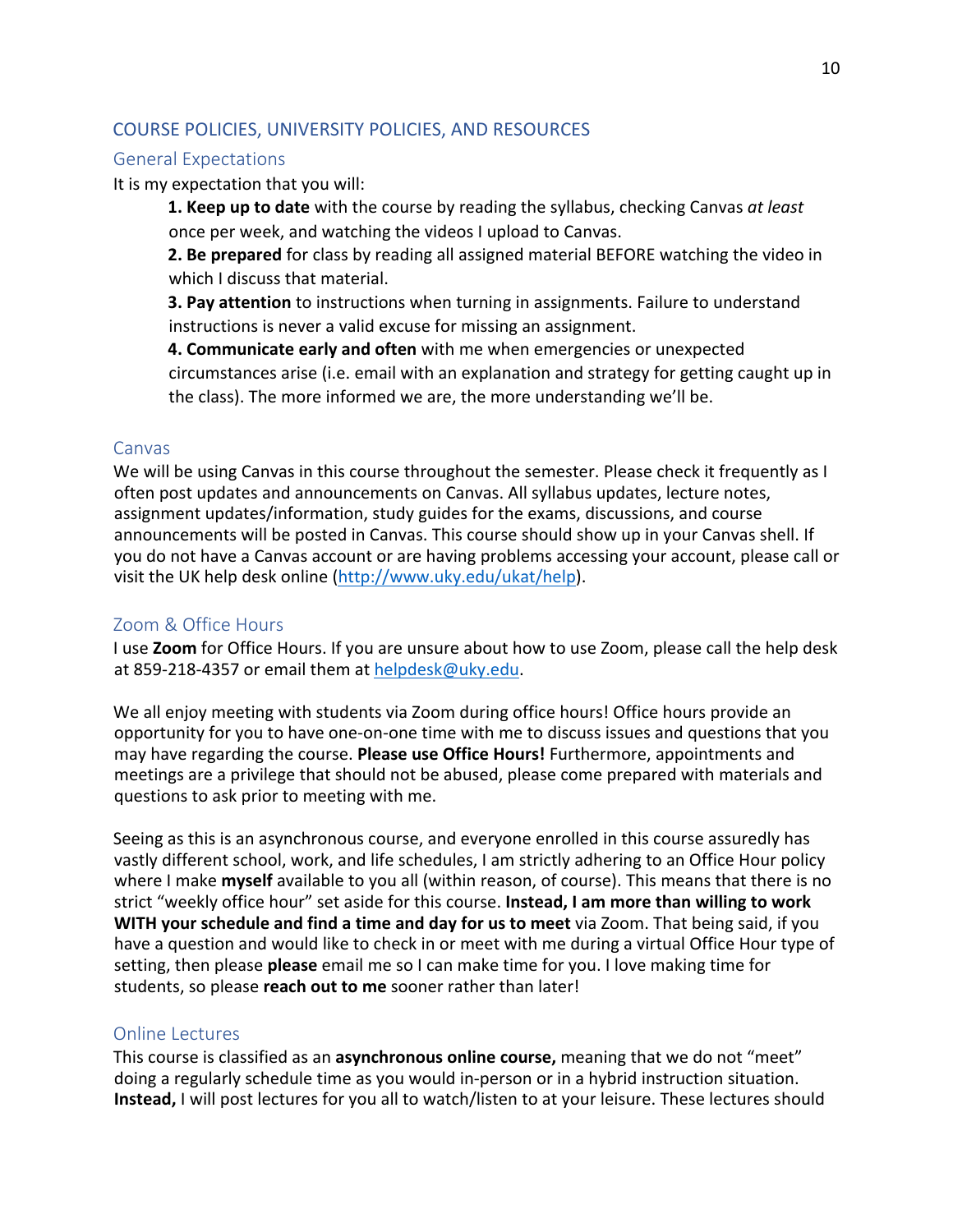**supplement** your online learning. Expect to watch/listen to **no more than three** lectures per week, with at least one lecture being dedicated for class updates, assignment details, and overall feedback. It is **your responsibility** to watch these videos and read the readings on Canvas on your own time.

### Due Dates, Weekly Assignments, and Scheduling

I have structured this course to unlock on a weekly basis as the semester progresses. This means that this course is to be interacted with and completed on a **weekly** basis. To prevent having something due every single day, I have instead opted into having our assignments, quizzes, and activities due on the same day at the end of the "class week" to give you time to complete them throughout your week. **All new lectures and assignments will unlock on Monday mornings, 12:01am; assignments for that week will be due the upcoming Sunday. Unless otherwise noted on Canvas, all weekly assignments, exams, and activities are due on Sunday evenings, no later than 11:59pm.** 

### Email Communication and Canvas Announcements

During the semester, I frequently send out announcements using the email tool built into Canvas. This tool is maintained by the university and utilizes your UK email address. **Therefore, you must regularly check this email.** It is your responsibility to get your email forwarded to your UK account. Failure to check your university email might mean that you miss important class updates and information. You are responsible for information in these emails. Coming to me at the end of the semester and saying that you have not been receiving my emails/Canvas Announcements is NOT an acceptable excuse for missing important due dates and class information.

My email is at the top of this syllabus, but I am **also** reachable via Canvas. If you're less comfortable sending an email, then you're welcome to contact me via Canvas and I will reply just as quickly.

# $\circledast$  Policy

I have created the assignment descriptions and rubrics, syllabus, and videos for **your benefit**, and I expect you to read/understand these policies. I have also created these materials in response to common questions I have received since I began teaching this class. That being said, if you email me a question that is **already answered** on the assignment rubrics/descriptions, the syllabus, or the videos, I have the right to respond with a  $\bigcirc$ . Please, please, **please** read/watch the materials I have created for you. (This is also known as the "smiley face policy.")

### Reading, Lecture Notes, and Class Announcements

Readings are to be completed on a weekly basis. My expectation is that you have read whatever is assigned before interacting with the course content on Canvas. I may post additional readings and other content on Canvas on a rolling basis throughout the semester. You are expected to be checking for the notes/additional readings frequently. Students will benefit from taking notes during lectures. I will update Canvas frequently throughout the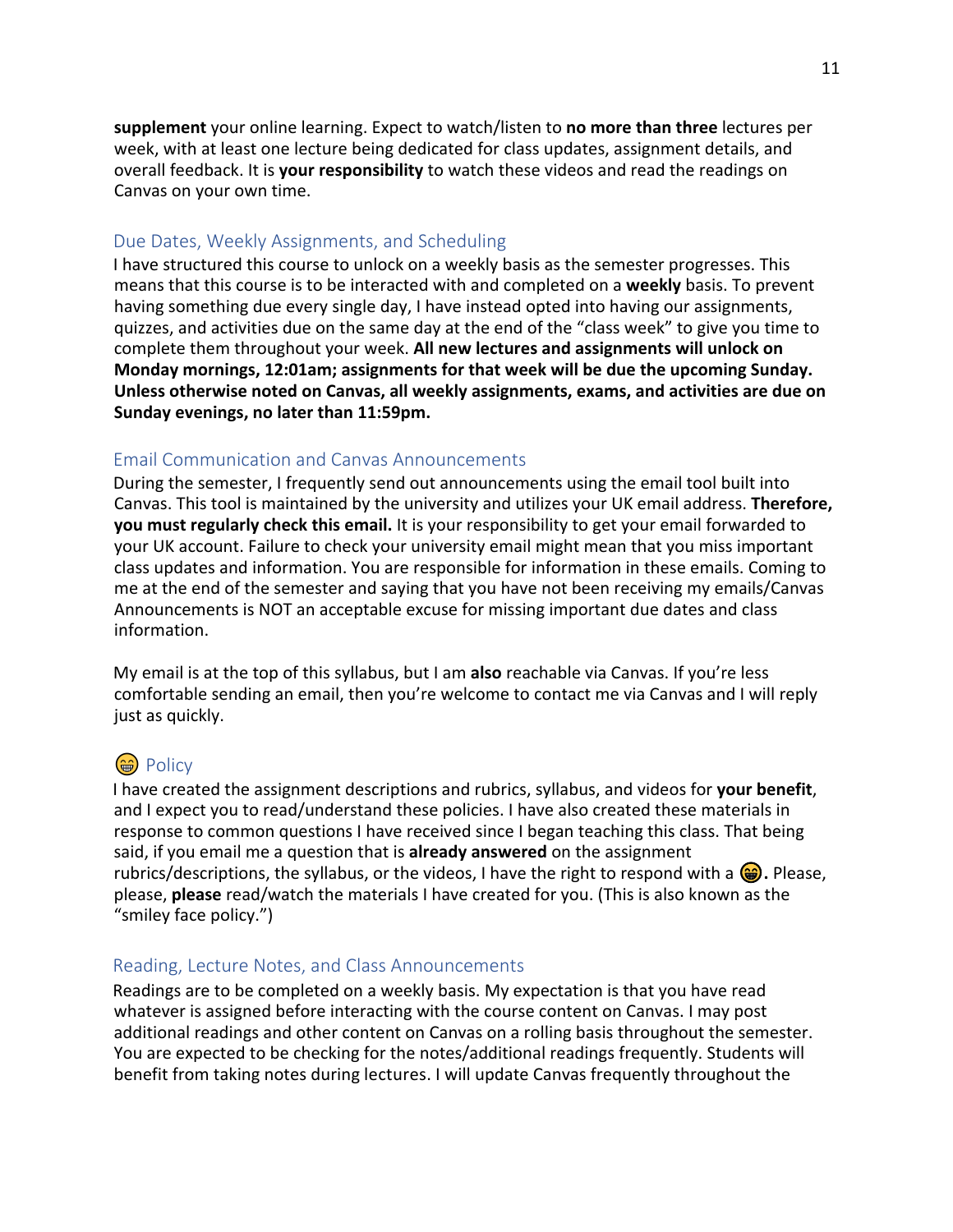semester so you should never have any doubt as to where you can access information that is related to our class discussion and the course syllabus.

### Extra Credit

I reserve the right to provide additional, optional, and easily-completed assignment opportunities throughout the semester. These opportunities, to be known as **Extra Credit Assignments**, will be set at **zero** points on Canvas. Upon completion of these assignments, points will be added to that grade (e.g., 2/0), meaning that these opportunities can **only improve your grade** (because a 0/0 does not deduct points from your final grade). These assignments will be graded on a complete/incomplete basis, where a "complete" rewards you with full credit, and incomplete yields a 0. Partial credit will not be awarded. These assignments are constructed to be completed in no more than an hour.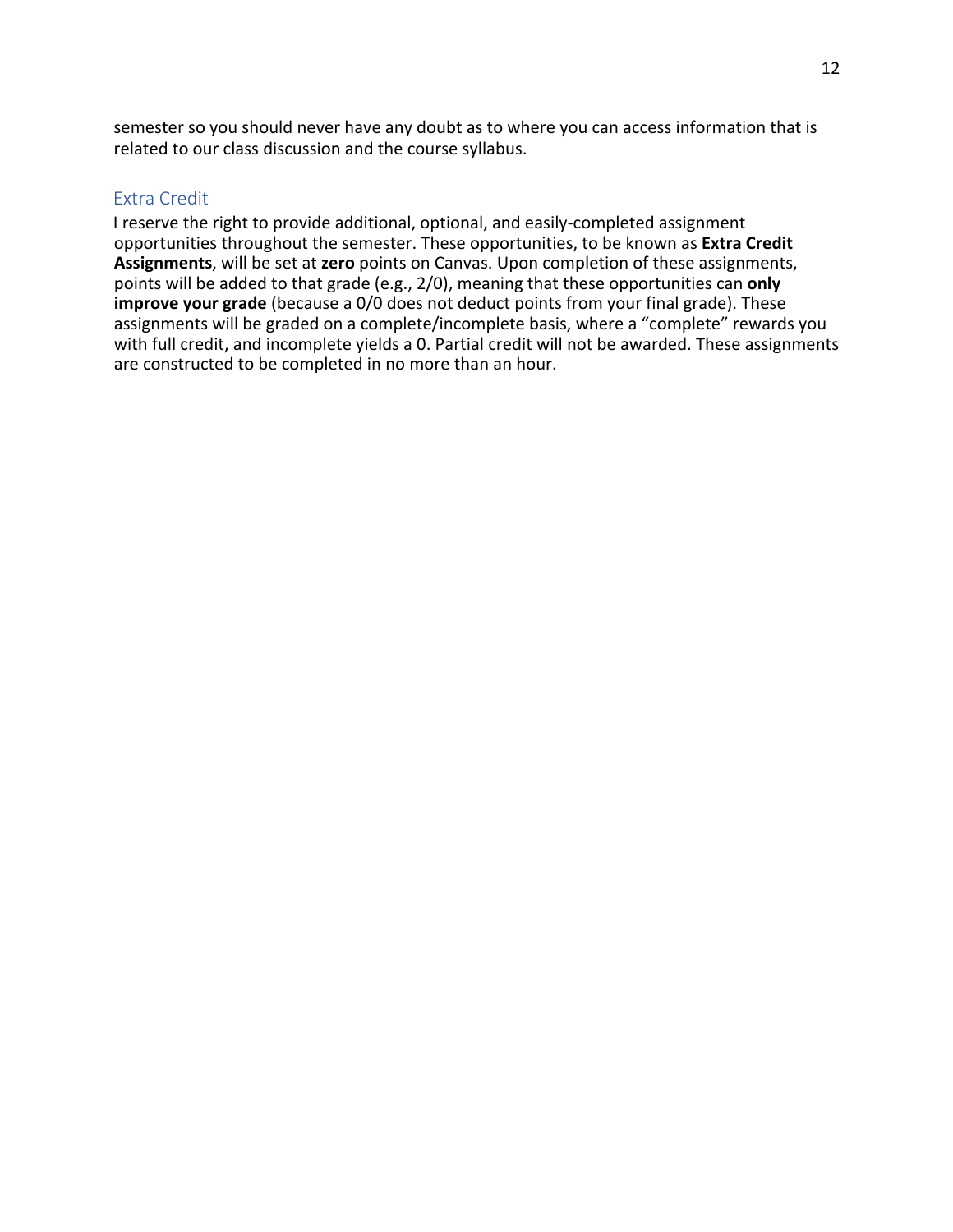### COURSE ASSIGNMENTS and TESTS

### Participation (25pts/week, 14 weeks, 350 points total)

You will earn a portion of your grade in the class based on your participation during the semester. Unless otherwise noted, these participation assignments will most likely manifest in the form of discussion board exercises. Students will post their thoughts on weekly questions given. Expect to see several questions per week that represents each week's materials. For each question, students must give specific and well-thought through answers. Students will also be expected to reply to **two** (2) other students. Vague, unspecific, generalized, and/or incomplete answers will be met with heartbreak, a sad face, and a point deduction. **Rubric can be found at the end of the syllabus**.

\*\*\*Please note, if you miss participation and you have an "excused" absence (see course policies), you should email your instructor about a make-up assignment within one week of being cleared to return to work/classes. Your instructor will then assign you a separate assignment that will be due within a set amount of time.

### Canvas Quizzes (200 points total; points will vary depending on the week)

To prepare for exams, students will be given a **weekly** quiz (unless otherwise noted) containing **no more than 10** questions that (a) might be found on the upcoming exam and/or (b) involving course material that can be found on the upcoming exam. **Questions will be True/False and/or Multiple Choice questions**. These quizzes will have a thirty-minute (30) time limit. Either way, these quizzes will contain content that will help you prepare for the final exam. **Rubric can be found at the end of the syllabus**.

One week after the quiz concludes OR after everyone has taken the quiz, I will make your answers available on Canvas so you can see which questions you missed. **NOTE:** In the instance where you are marked off for an answer that **should** be marked correct, please email me! I am a human, and I have made, currently make, and will continue to make mistakes.

### News Brief (150pts/brief, 2 briefs, 300 points total)

For this assignment, you will need to find a piece of recent news about an ICT policy issue and relate it back to what we have been discussing and/or reading in class. For example, if we are discussing privacy, see if you can find any recent news events about privacy violations, new privacy regulations that are being proposed, or court cases that are being argued dealing with privacy.

You can find recent news articles about ICT issues on sites dedicated to tech-news such as Wired, Gizmodo, and TechCrunch. Most major U.S. newspapers such as the USA Today, New York Times, Wall Street Journal, Washington Post, and LA Times also have dedicated "tech news" sections where you may find relevant articles.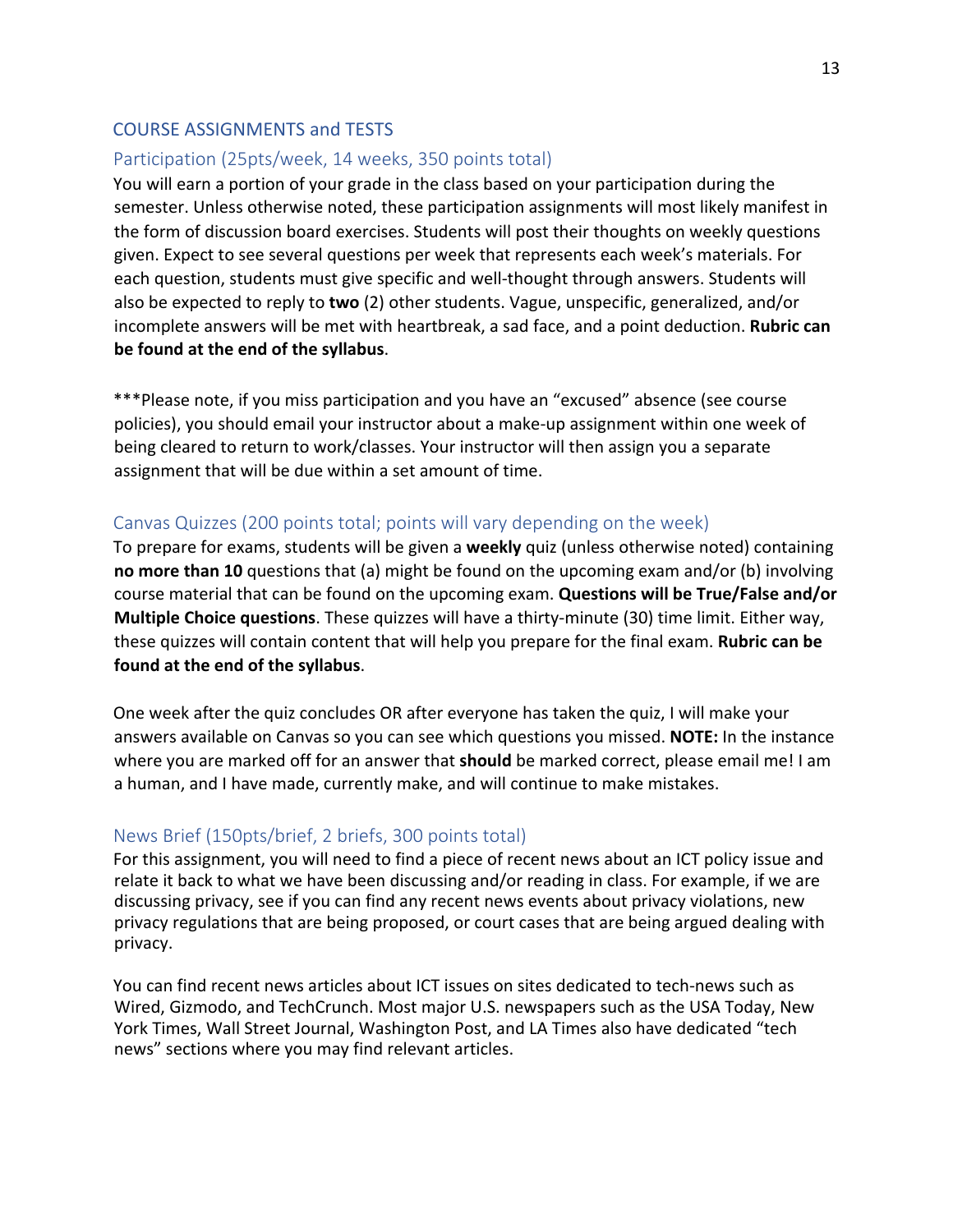**Important:** Although these papers have set due dates (as outlined above, as well as the end of the syllabus), you are free to submit these papers on Canvas earlier than the deadlines. I cannot guarantee that I will grade them immediately if you submit early, but I most certainly will try. I also cannot guarantee that I will be able to provide detailed feedback until I grade these assignments. **Therefore, if a document is submitted to me early, I will assume that your document is a final draft and will grade it accordingly**. **I cannot offer make-up opportunities for these assignments for unexcused reasons**. **If you have questions about your news briefs, you are free to email me as well as visit me during my office hours. Please send me questions if you have them.**  $\circledast$ 

### Final Exam (150pts total)

We will have exactly one exam in this course: The Final Exam. This exam will consist of multiple choice and true/false style questions. The exam will be timed: upon beginning the exam, you will have 120 minutes to complete it.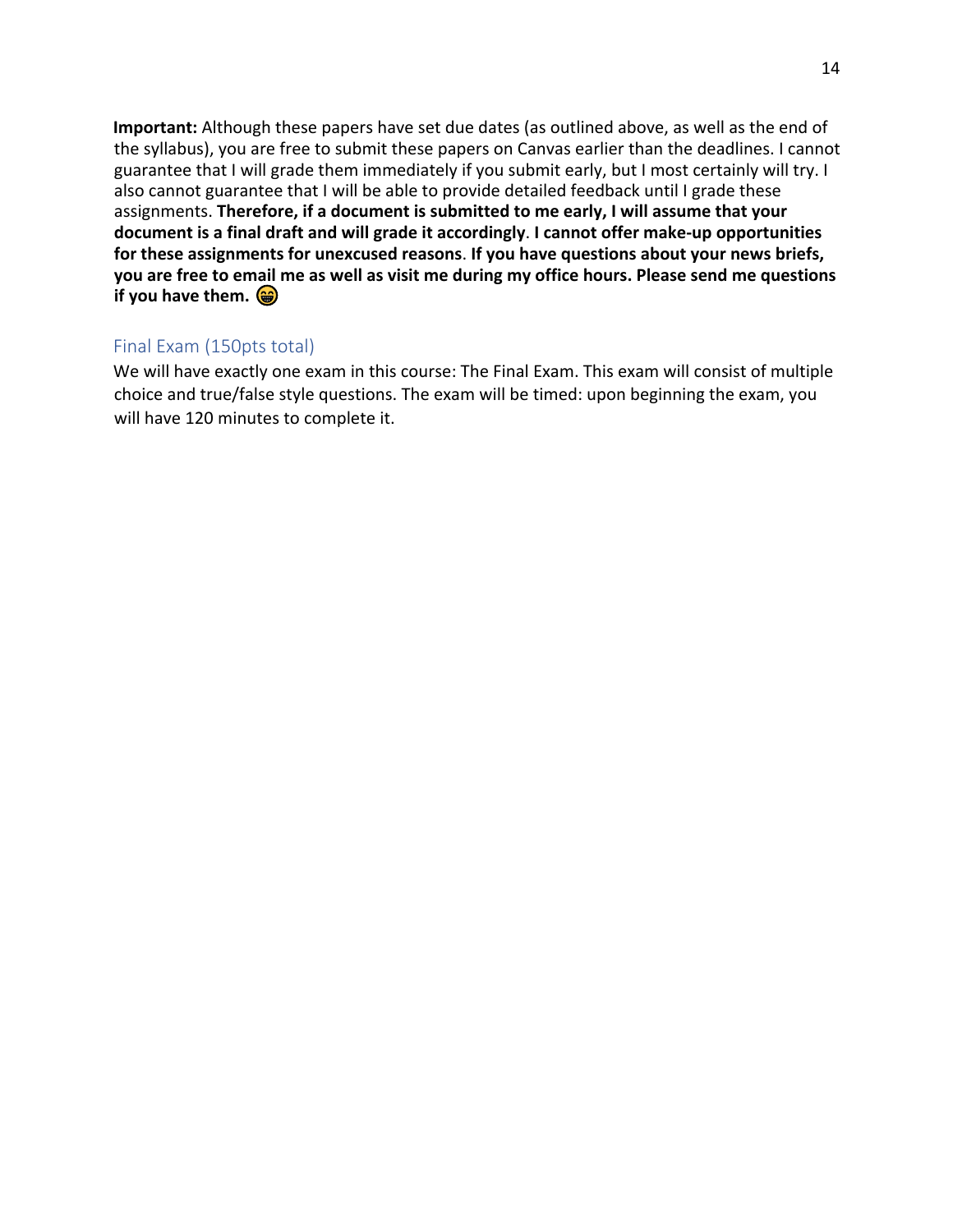# Weekly Course Calendar

*Readings will be made available on Canvas under the "Modules" section.* 

| Date                                                   | <b>Topic</b>                                        |  |  |
|--------------------------------------------------------|-----------------------------------------------------|--|--|
| Week 1 (Aug 23 - 29)                                   | Class Overview & Defining Policy                    |  |  |
| Week 2 (Aug 30 - Sept 5)                               | Policy Framework in the U.S.                        |  |  |
| Week 3 (Sept 6 - 12)                                   | International Policy Frameworks, Code and<br>Policy |  |  |
| Week 4 (Sept 13 - 19)                                  | Policy, Impact, and Technological Change            |  |  |
| Week 5 (Sept 20 - 26)                                  | <b>ICTs and Free Speech</b>                         |  |  |
| Week 6 (Sept 27 - Oct 3)                               | Privacy & Surveillance                              |  |  |
| Week 7 (Oct 4 - 10)                                    | Intellectual Property: Copyright & Fair Use         |  |  |
| News Brief 1 Due Sunday, Oct. 10, 2021 before 11:59 pm |                                                     |  |  |
| Week 8 (Oct 11 - 17)                                   | Intellectual Property: Patents                      |  |  |
| Week 9 (Oct 18 - 24)                                   | Open Government                                     |  |  |
| Week 10 (Oct 25 - 31)                                  | e-Government & Freedom of Information               |  |  |
| Week 11 (Nov 1 - 7)                                    | <b>Digital Divides</b>                              |  |  |
| Week 12 (Nov 8 - 14)                                   | Hacking, Hacktivism, Leaking, &<br>Whistleblowing   |  |  |
| Week 13 (Nov 15 - 21)                                  | Information Warfare & ICTs in Conflict              |  |  |
| Week 14 (Nov 22 – Dec 5)                               | Terrorism Online / Net Neutrality                   |  |  |
| News Brief 2 Due Sunday, Dec 5, 2021 before 11:59 pm   |                                                     |  |  |
| Week 15 (Dec $6 - 12$ )                                | <b>PREP WEEK: STUDY!</b>                            |  |  |
| Finals Week (Dec 13 - 16)                              | Comprehensive Final Exam                            |  |  |